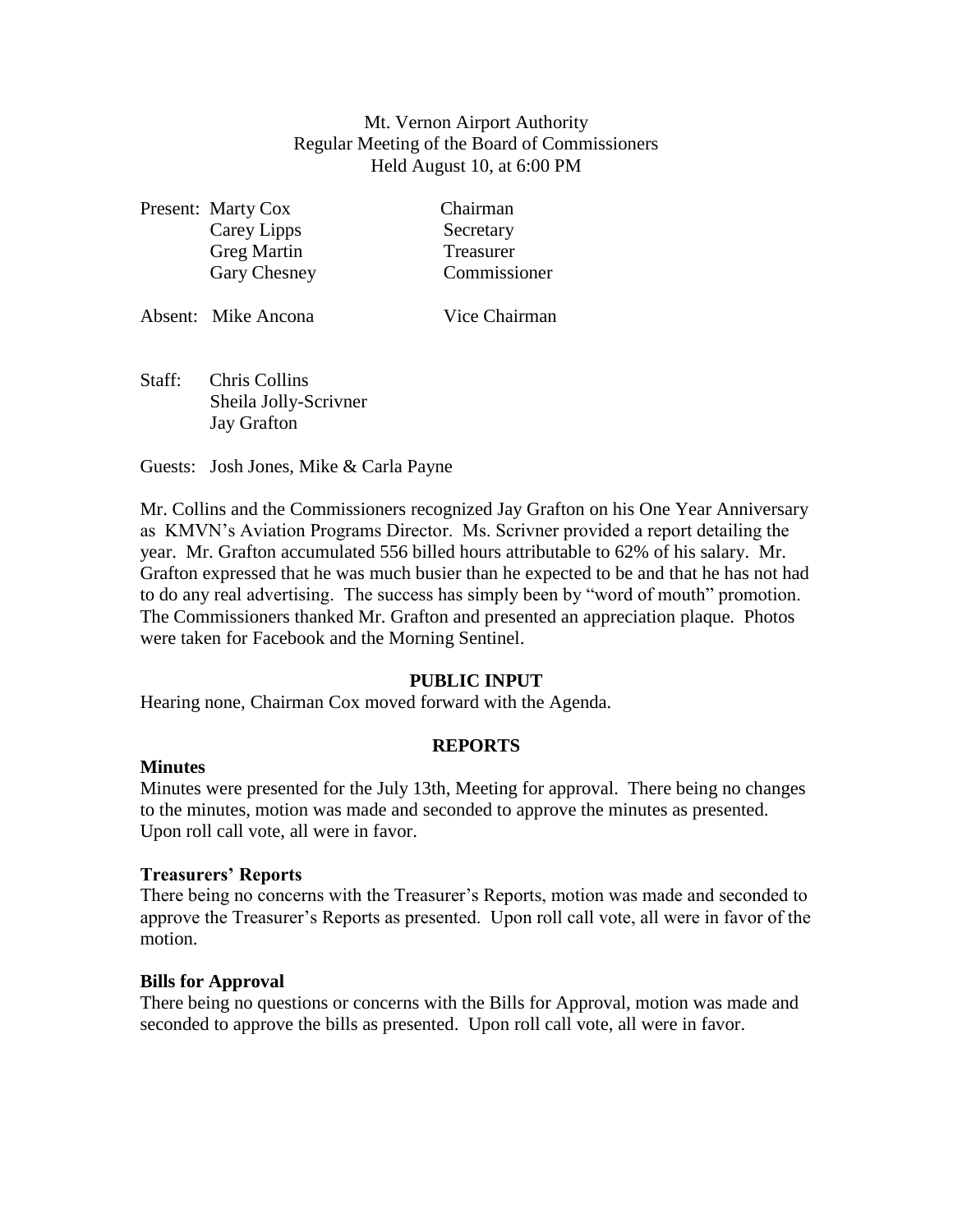#### **CORRESPONDENCE**

Mr. Collins presented the Agenda and Meeting Minutes for the upcoming August Meeting of the Greater Egypt Regional Economic Commission.

### **OLD BUSINESS**

### **Project/Grant Updates**

Mr. Collins provided an update on current project/grant status:

*Rehabilitate Interior Perimeter Service Road Project* – We did not waste any time after the pre-design meeting since time is of the essence. All involved know the January Letting is targeted. A survey crew from Round Table Design was on site during the last week of July gathering data for Hanson Professional Services. Hanson will use this data to design the road base modifications and 4" asphalt overlay.

*Innovation Park Utility Upgrade Project –* There is no new information to report at this time. I hope to hear something in the next few weeks from the Jefferson County Board. Their answer will determine whether we go at this alone beginning with the electrical portion. Included in the booklet are drawings I submitted to the Jefferson County Board.

*KT Parking Lot Rehabilitation Project -* I am awaiting news from the Illinois Department of Transportation Division of Aeronautics regarding their chosen projects. This should come soon.

*New Air Rescue & Firefighting (ARFF) Vehicle* – I am awaiting news from the Illinois Department of Transportation Division of Aeronautics regarding their chosen projects. This should come soon.

*Innovation Park Turbine Center (IP Hangar #2)* – No news here. I need to get Hanson started on the required Preliminary Engineering Report required by EDA.

*GMR IFR Base* – Commissioner Chesney and I met with Ameren's Brent Bartley in mid-July and Brent indicates a new transformer will need to be installed to serve the proposed permanent location. GMR has the necessary load calculation sheet Brent needs to design the new infrastructure. I submitted an FAA 7460 Airspace Review Study to IDOT/FAA and am awaiting approval. I have met twice with GMR Representatives and will soon begin working on a Lease Agreement for the temporary housing of the aircraft in IP Hangar #1 and the placement of the temporary crew quarters. The County Board's decision will have consequences on this project as power and water will need to be established to the temporary quarters. If the Jefferson County Board denies our project request, I recommend we cover the electrical portion of the project as the IP Turbine Center (Hangar #2) will need this infrastructure. Since the temporary crew quarters and the proposed new hangar are essentially in the same place, it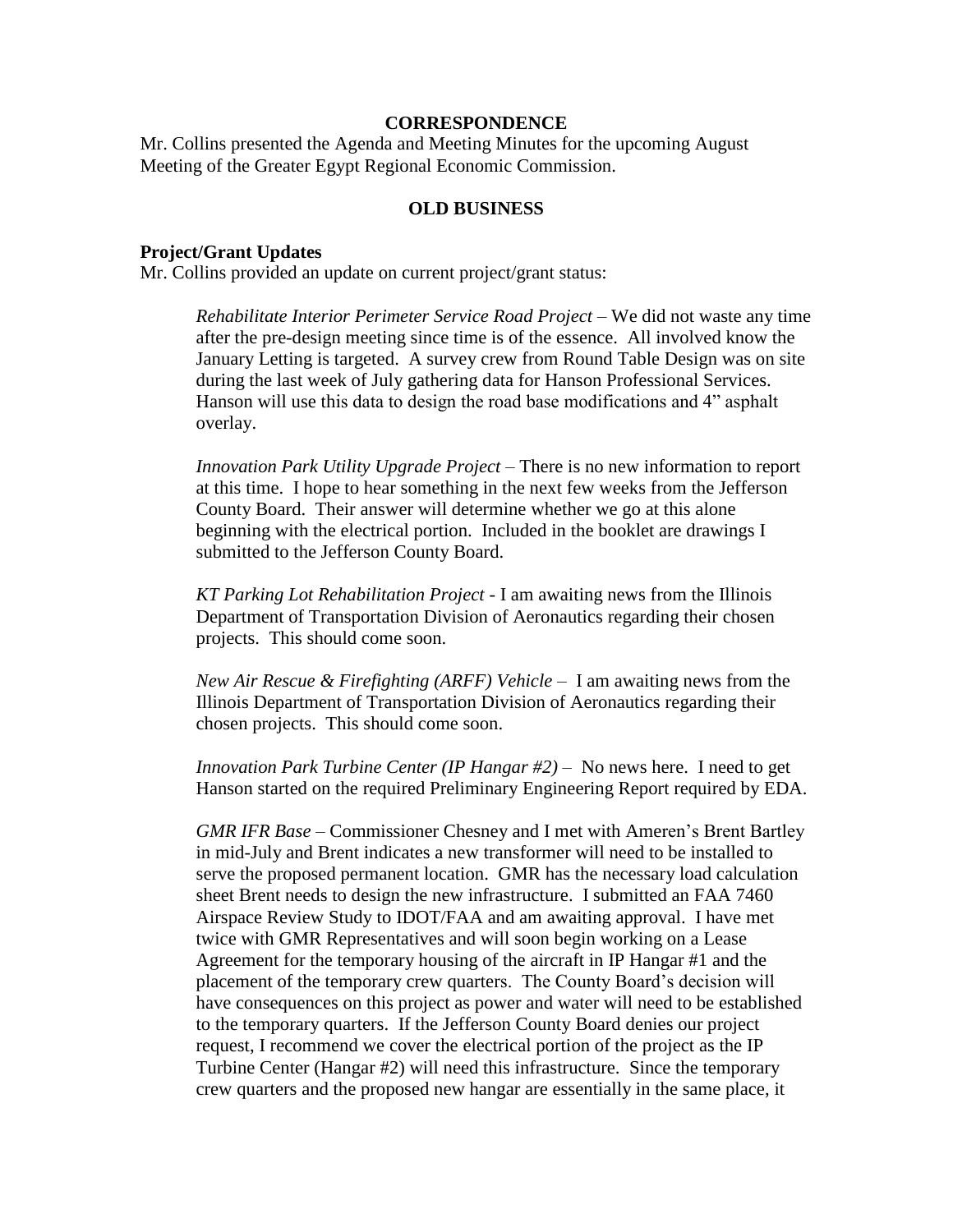only makes sense to do this now. GMR expects the new aircraft sometime in late October so there is time to put these puzzle pieces together. Brent Bartley is working on an updated estimate to move the transformer. We need to solicit quotations from electrical contractors to relocate the lines, install a new meter base in the utility corridor, and install a new electrical meter to the GMR temporary quarters/Turbine Center location. We will also need to contract the installation of a new water meter and supply.

*A-1100 Roof/Gutter Reconstruction* – Nothing new to report. Brian Edmison is still trying to arrange a site visit by the specialty contractor.

*T Hangar A-900 Rehabilitation Project* - Powerlift Doors will be an exhibitor at the Midwest LSA Expo in early September. Rolla from Powerlift will look at the project and submit an estimate after the expo.

*Replace High Intensity Runway Lights on Primary Runway, Replace Medium Intensity Runway Lights on Crosswind Runway, and Replace Medium Intensity Taxiway Lights on all Taxiways*. - Nothing new to report.

*Patio/Canopy Rehabilitation* – With the Midwest LSA Expo coming up in a few weeks, I would like to freshen up our flightline "front door". I plan to remove the overgrown shrubs on the North side (left in photograph) restore the soil and sow some grass seed. Next, I want to rehabilitate the canopy with a fresh coat of paint and restoration of the identification letters. Men in White Painting is available the week of August  $16<sup>th</sup>$ . Finally, the old wooden picnic tables need transferred to the lakeshore shelter. New, attractive, modern tables need to be acquired. Perhaps we could purchase several tables similar to the tables at SRT Aviation (like the City's red tables used at last year's Expo).

*T-Hangar A-1000 Pavement Crack Filling* – Jax Asphalt has a crew available to crack fill numerous deep cracks in the pavement around T Hangar A-1000. Several wide cracks, with depths to the sub-grade, are visible. Although we own a tar buggy and could do this work in-house, we do not have the manpower to do so. Since this is summer work and the 2.5 men on staff are required in mowing/trimming operations in the summer, we have no choice but to seek outside help. This pavement is scheduled for rehabilitation in 2024 through the Transportation Improvement Program

*Scrub Land to Farm Land* – With a leased skid loader, Matt Colvin spent last week clearing the remaining brush from the scrub field northwest of the Green Hills Country Club (across Old Fairfield Road). Combine this effort with Matt's track hoe work last fall and the upcoming removal of the small pond in a few weeks; we will be in position to work with our farmer to ready to 13 plus acres for farming next spring.

### **Fuel Farm**

Mr. Collins explained that after talking to the airport's FAA Inspector, he learned the FAA is actually not the body pushing this issue regarding additional automatic shut offs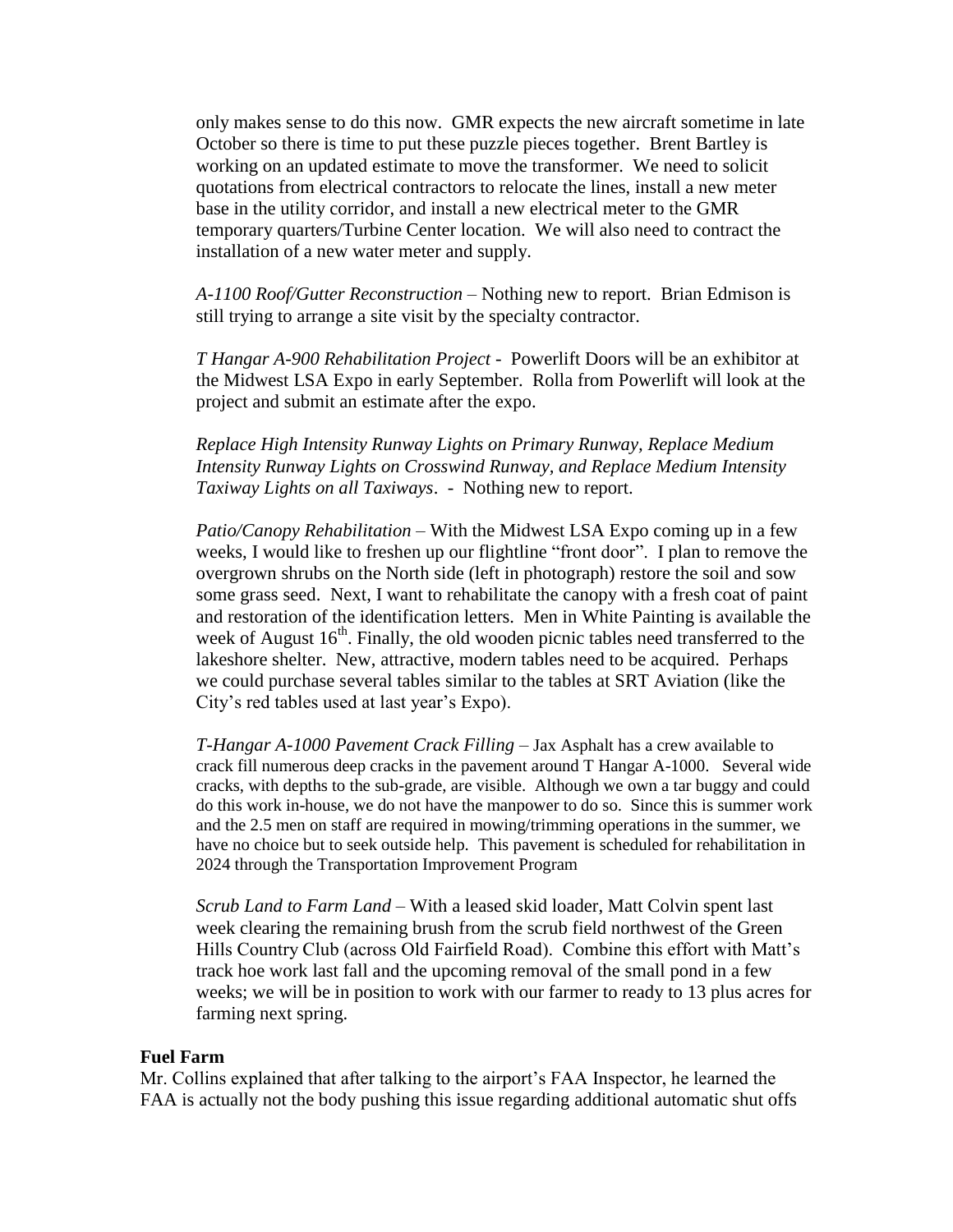on mobile fuelers – it is the National Fire Protection Association (NFPA). Since 95% of all airports (including KMVN) have adopted NFPA 407 as its official fire code, the FAA requires either the automatic shut offs must be installed or a waiver be utilized. The FAA Inspector supplied National Airline Transportation Association (NATA) information opposing this mandate as well as a sample waiver. If a waiver is utilized, the Authority Having Jurisdiction (AHJ) must sign off on the waiver and assume the liability. In KMVN's case, the AHJ is the MVFD Fire Chief. Mr. Collins stated that he mentioned this situation to Chief Kevin Sargent in passing one day late last week. He expects to meet with Kevin soon to have a thorough discussion on the issue. Mr. Collins directed the Commissioners to a quotation from Rebel Services of Mississippi to do the actual installation of the NFPA mandated equipment. Any work must be done by December  $1<sup>st</sup>$ . Mr. Collins explained that he prefers the waiver since it is acceptable to the FAA and that the new unfunded mandate is essentially an un-needed  $3<sup>rd</sup>$  layer of protection. If Chief Sargent is uncomfortable with the drafting a waiver, then Mr. Collins will contact Rebel Services.

### **Restaurant**

Mr. Collins explained he is still waiting for prices for new freezer/refrigerator equipment. As discussed in previous meetings, any new equipment would be installed inside the building.

### **NEW BUSINESS**

#### **Prevailing Wage Rate Ordinance 2021-04**

Mr. Collins presented the 2021 Prevailing Wage Rate Ordinance for approval. Motion was made by Commissioner Martin and seconded by Commissioner Chesney to approve the Prevailing Wage Rate Ordinance 2021-04 as presented. Upon roll call vote, all were in favor.

#### **Midwest LSA Expo**

Mr. Collins reminded the Commissioners to mark their calendars for September 9<sup>th</sup> through  $11<sup>th</sup>$  as the light aviation industry comes to southern Illinois. Any and all help they could provide would be appreciated as the airport aims to keep its status as the most friendly, accommodating, convenient, affordable, and fun aviation event in the country.

#### **OTHER BUSINESS**

Mr. Collins informed the Commissioners of an upcoming visit by members of the ARMY Aviation Heritage Foundation on Friday, August  $13<sup>th</sup>$  sometime between 9:00 a.m. – 10:30 a.m. Two Vietnam era helicopters (UH1 "Huey" and AH1 "Cobra") and their crews will stop for fuel and food en route to an airshow in Owensboro, Kentucky. The guys and their aircraft will reverse the trip on Sunday headed back to Creve Couer, Missouri.

There being no Executive Session items, no additional Other Business items, and no further items for discussion on the Agenda, motion was made and seconded to adjourn the meeting. Upon roll call vote, all were in favor and the meeting was adjourned.